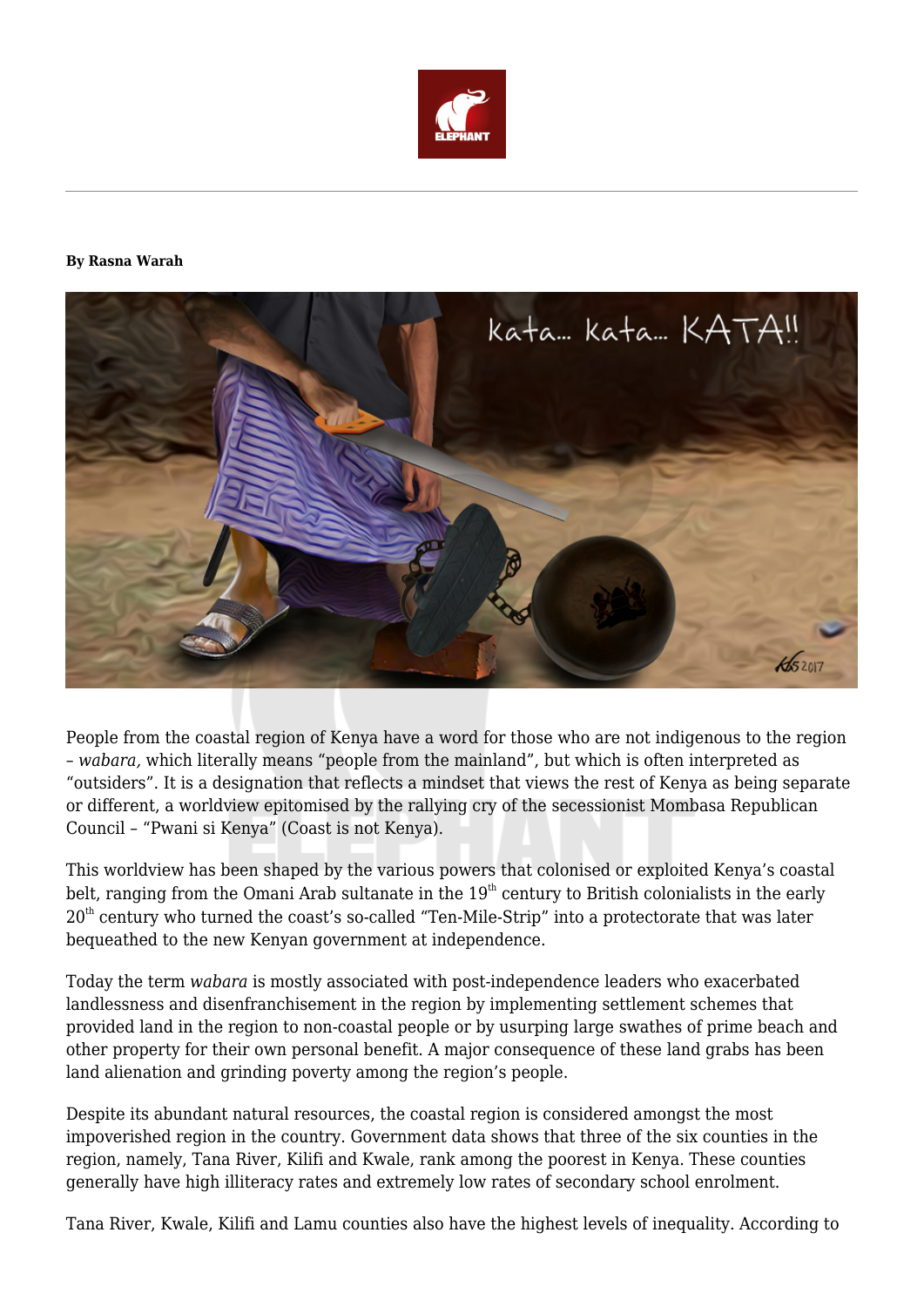the Kenya National Bureau of Statistics, inequality in these counties is closely linked to historical injustices that left large swathes of land in the hands of non-residents. This is complicated by the fact that land tenure is ambiguous or is not officially recognised. It is estimated that more than 60 per cent of indigenous coastal people do not possess title deeds to their land and that some of these people have entered into a kind of quasi squatter-tenant agreement with land owners. In other words, a sizeable majority of the region's people live as squatters on their ancestral land.

Despite its abundant natural resources, the coastal region is considered amongst the most impoverished region in the country. Government data shows that three of the six counties in the region, namely, Tana River, Kilifi and Kwale, rank among the poorest in Kenya

The 2013 Truth, Justice and Reconciliation Commission (TJRC)'s report states that "there is a very close linkage between land injustices and ethnic violence in Kenya" and that "although land-related injustices have affected every part of Kenya, communities at the coast, especially the Mijikenda, the Taita and the Pokomo, have suffered the most and the longest". The Commission further found that "failure of both colonial and post-independence governments to address the problem of landlessness is the reason individuals and communities often resort to self-help measures, including violence."

The issues of marginalisation and land alienation should ideally have been addressed by the 2010 constitution and through the implementation of the recommendations of the TJRC report, but there is little evidence of political commitment to resolve these issues. On the contrary, there is a feeling among the local population that the land question will be further suppressed under the Jubilee administration, which has been reluctant to implement the TJRC report's recommendations, particularly those pertaining to land.

Calls for secession, like those made recently by the Mombasa County Governor Hassan Joho and the Kilifi County Governor Amason Kingi, and before by the Mombasa Republican Council, therefore, resonate with a lot of coastal people, who have for centuries been robbed of their land and whose region has remained largely underdeveloped due to the politics of exclusion embraced by successive governments.

While Kenya's new constitution and the TJRC report offer a blueprint to address historical injustices related to land and other issues at the coast, most Coasterians (as the *wabara* like to call them) are sceptical that "Kenyans" are committed to implementing their provisions. Under such conditions, it is likely that there will be increasing sympathy and support for those demanding secession, a scenario that will no doubt be met with brute force by the authorities in Nairobi.

## **Historical grievances and simmering hostilities**

The coastal people's land-related grievances are multi-faceted, and the result of a series of land grabs by a variety of actors in different socio-economic and political contexts. Landlessness is mostly the result of past practices that did not recognise communal land ownership of indigenous communities, which resulted in the eviction or alienation of these communities from their own land.

It is estimated that more than 60 per cent of indigenous coastal people do not possess title deeds to their land and that some of these people have entered into a kind of quasi squatter-tenant agreement with land owners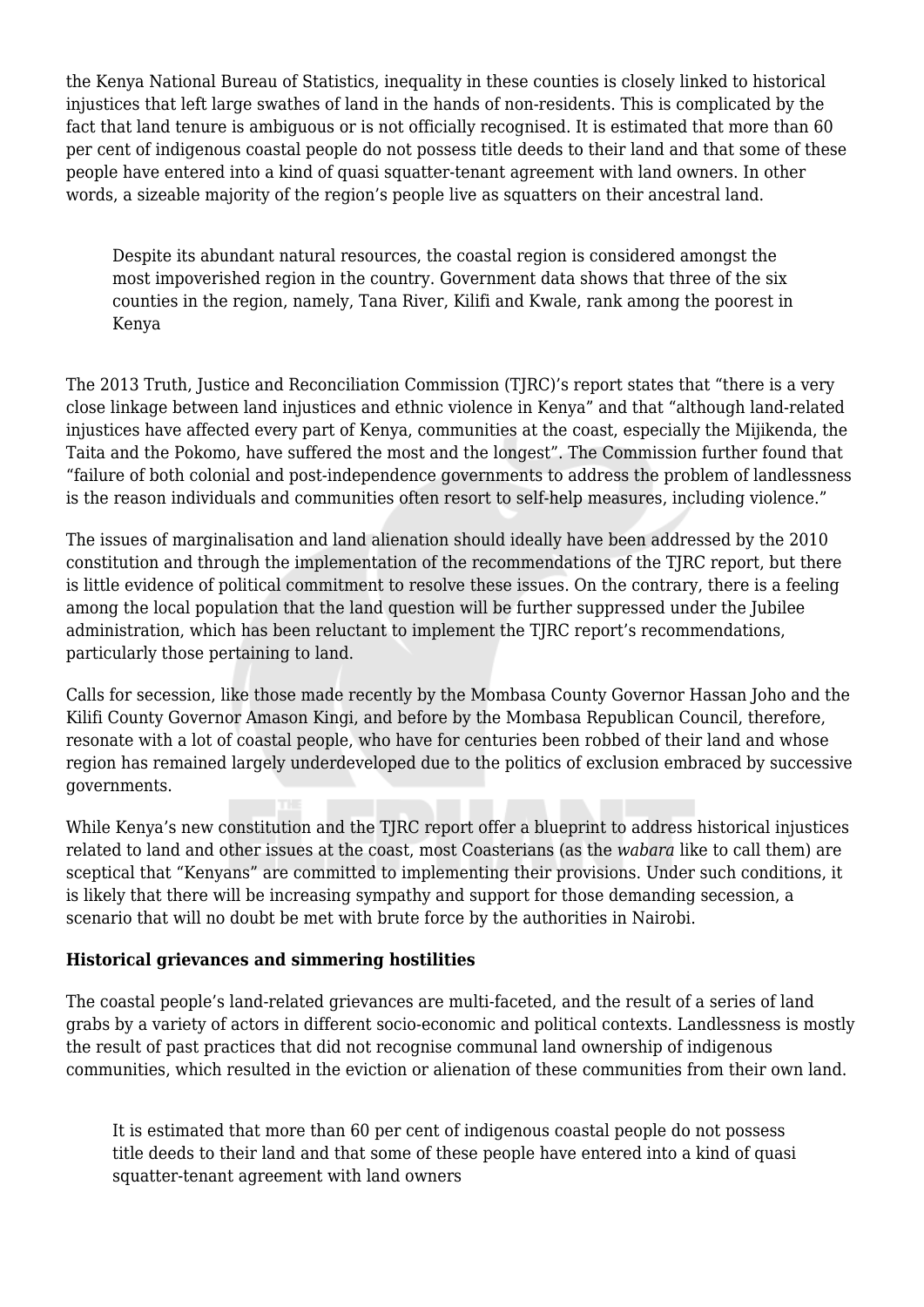In a paper titled "The Politics of Land Rights and Squatting in Coastal Kenya" published in 2000, Dr. Karuti Kanyinga explains the genesis of the problem, which began with the Arab slave trade in the 19<sup>th</sup> century when Kenya's coastal region was loosely federated to the Sultanate of Zanzibar and which continued when the region became a British protectorate in the early part of the  $20<sup>th</sup>$  century and when Kenya achieved independence from Britain in 1963:

"*While slavery and colonialism clearly disrupted the existing structure of land tenure on the coast among the indigenous Mijikenda, the absence of a comprehensive land policy on squatters and an expanding tourist industry have further deepened the 'Land Question complex' in the post-colonial period. On the one hand, the growth of tourism as an economic activity around the coastal belt led to a sharp increase in the value of land and to the emergence of an active land market that extended beyond the coastal strip…On the other hand, no comprehensive policy on landlessness and squatters was formulated, nor was there a firm commitment on the part of the government to address the issue as it did with the resettlement efforts upcountry in the 1960s and 1970s."*

As the TJRC report has noted, the process of land adjudication, consolidation and registration was never conducted in the coast region after independence, leaving many families without evidence of ownership of the land they occupied, which made their land more vulnerable to grabbing by outsiders.

The land issue in Lamu County is complicated further by the fact that prior to the promulgation of the 2010 constitution, all land in Lamu was considered government land....It is estimated that the indigenous local population owns only between 10 and 20 per cent of land titles in Lamu County.

Worse, settlement schemes in the region, such as the Lake Kenyatta Settlement Scheme in Lamu West, instead of focusing on the indigenous population, were geared towards resettling landless Kikuyus from upcountry. Many of the locals who were pushed off these settlement schemes ended up becoming internally displaced; many were forced to move into slums in urban areas or had to migrate to other parts of Kenya or to Tanzania. These settlement schemes have thus been the source of much tension and conflict among the local population.

The land issue in Lamu County is complicated further by the fact that prior to the promulgation of the 2010 constitution, all land in Lamu was considered government land. This categorisation was greatly abused by the political elite, who dished out land in Lamu to those deemed loyal to the administration. It is estimated that the indigenous local population owns only between 10 and 20 per cent of land titles in Lamu County. What's worse, those who own or acquire titles often sell the land because of poverty or because of the costly land adjudication processes.

Simmering conflicts between the indigenous population and the settlers and landowners from outside the region came to the fore in June 2014 when Al Shabaab militants brutally killed more than 60 men from the ethnic Kikuyu community in the villages of Mpeketoni and Poromoka in Lamu West. Most Kenyans were not even aware that there was a large Kikuyu community living in Lamu until the attack. Mpeketoni is one of the settlement schemes that was set up by the late President Jomo Kenyatta in the 1970s for poor and landless Kikuyus from the central highlands of Kenya. Although the Kikuyu settlers are not indigenous to the area, they have lived relatively peacefully for decades with the local Bajuni and Swahili populations and have even turned Mpeketoni into a thriving rural settlement.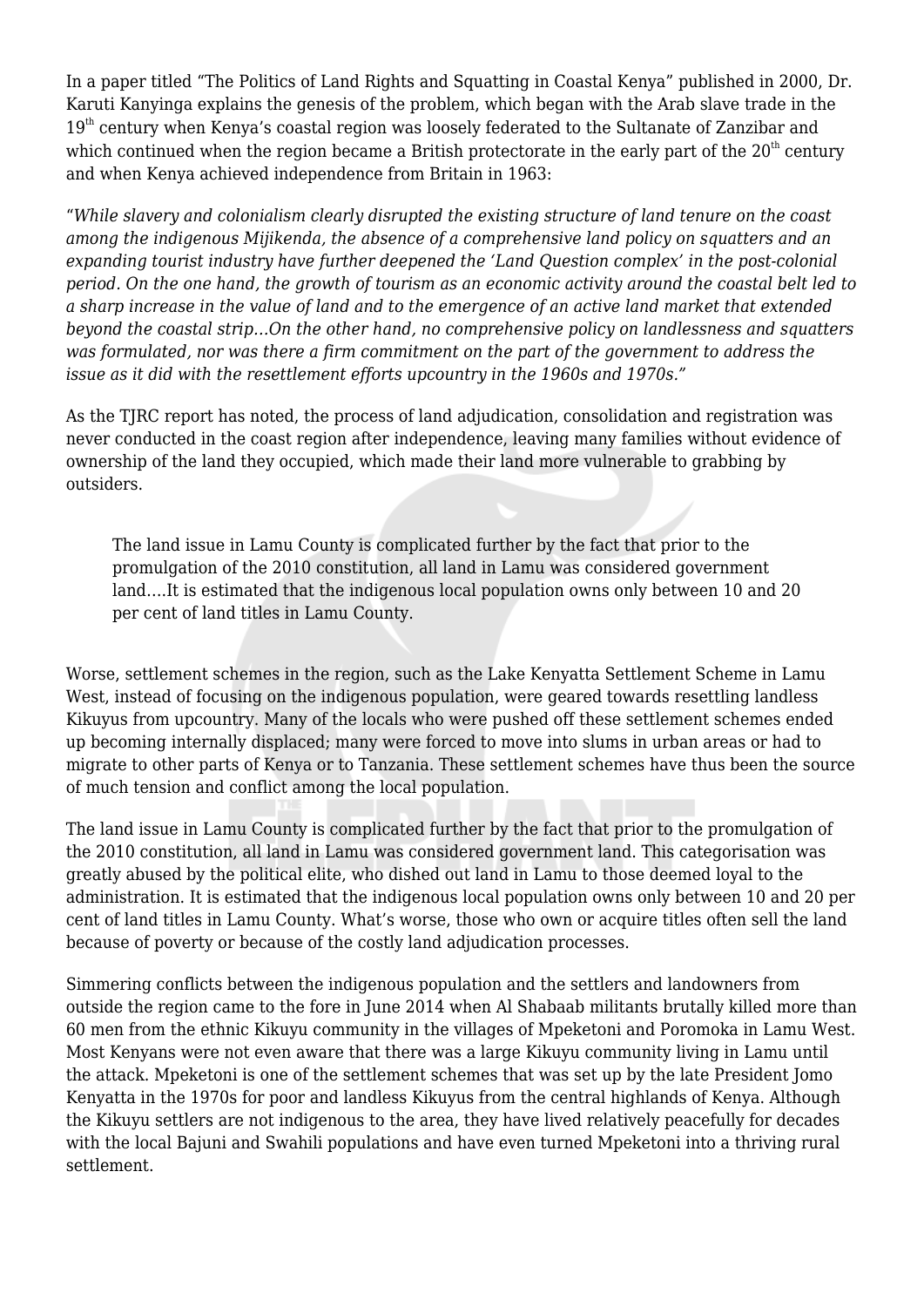Politicians and politically-connected individuals from the coast region during the Jomo Kenyatta and Daniel arap Moi eras have been among the main beneficiaries of illegally acquired land at the coast

However, given the endemic landlessness and historical grievances of indigenous coastal communities, Mpeketoni stands out as a community that has benefitted from political patronage and favouritism, and is, therefore, often viewed with suspicion by the locals. The settlement schemes in Lamu West have even been described by some locals as a "cultural invasion" or what Professor Abdalla Bujra, a respected scholar from the coast region, describes as "internal colonialism". As one Lamu resident lamented: "How do you go to someone's home, grab their land, kick them out, bring your own family members, and recreate and rename the neighbourhoods after your own villages upcountry?"

However, some of those who have been settled under these schemes, or who acquired land legally, say that the "Kikuyu problem" is often used as a scapegoat to gloss over injustices that predate the arrival of the settlers. As Kinyua Thuku, an engineer based in Mombasa, explained to me in an email:

"*Now, I'm in no way downplaying the issue of historical injustices. As someone who lives and has spent a considerable time at the Coast, I'm well acquainted with the issues. However, one issue that rarely gets mention is the fact that a significant chunk of land in Mombasa is owned by absentee landlords of Arab descent who live in Oman, Saudi Arabia and Yemen. A cursory look at Mombasa's history will show you how these lands were forcefully acquired from the Mijikenda during the Sultanate era. In Shanzu, Mshomoroni and Utange, vast tracts of land are owned by these absentee landlords while the indigene population stay there as squatters. There is land around Changamwe which is still under the administration of the pre-colonial Waqf Commission! However, when the 'historical injustice' issue is talked about, it is displayed as one where greedy upcountry people invaded and grabbed all prime land.*"

Thuku says that the problem is not the smallholder farmers from the Kikuyu community who have acquired land through settlement schemes but the politically connected Arab/Swahili tycoons who incite locals to repossess their land while they sit on acres of land that they themselves grabbed. "If it is justice we are talking about, then it should apply both ways," he argues.

## **Political patronage**

Thuku's assessment is right on at least one count: politicians and politically-connected individuals from the coast region during the Jomo Kenyatta and Daniel arap Moi eras have been among the main beneficiaries of illegally acquired land at the coast. In Lamu and Mombasa, some of these politically connected individuals were allocated prime beach properties without any consultation with the indigenous population, who were not even compensated for the land.

When people don't own the land they live on, their economic prospects are further diminished, which is why the land issue has become so critical.

Even in cases were the locals were compensated, they were often deceived about the land's real value or intended use. The Save Lamu Coalition has documented a case where land was procured in the Magogoni area in the 1990s. The locals were told that the land was to be used as a naval base when in fact it was registered privately in the name of a former senior navy officer, who later sold the land to a notorious Mombasa-based business tycoon who is associated with drug trafficking and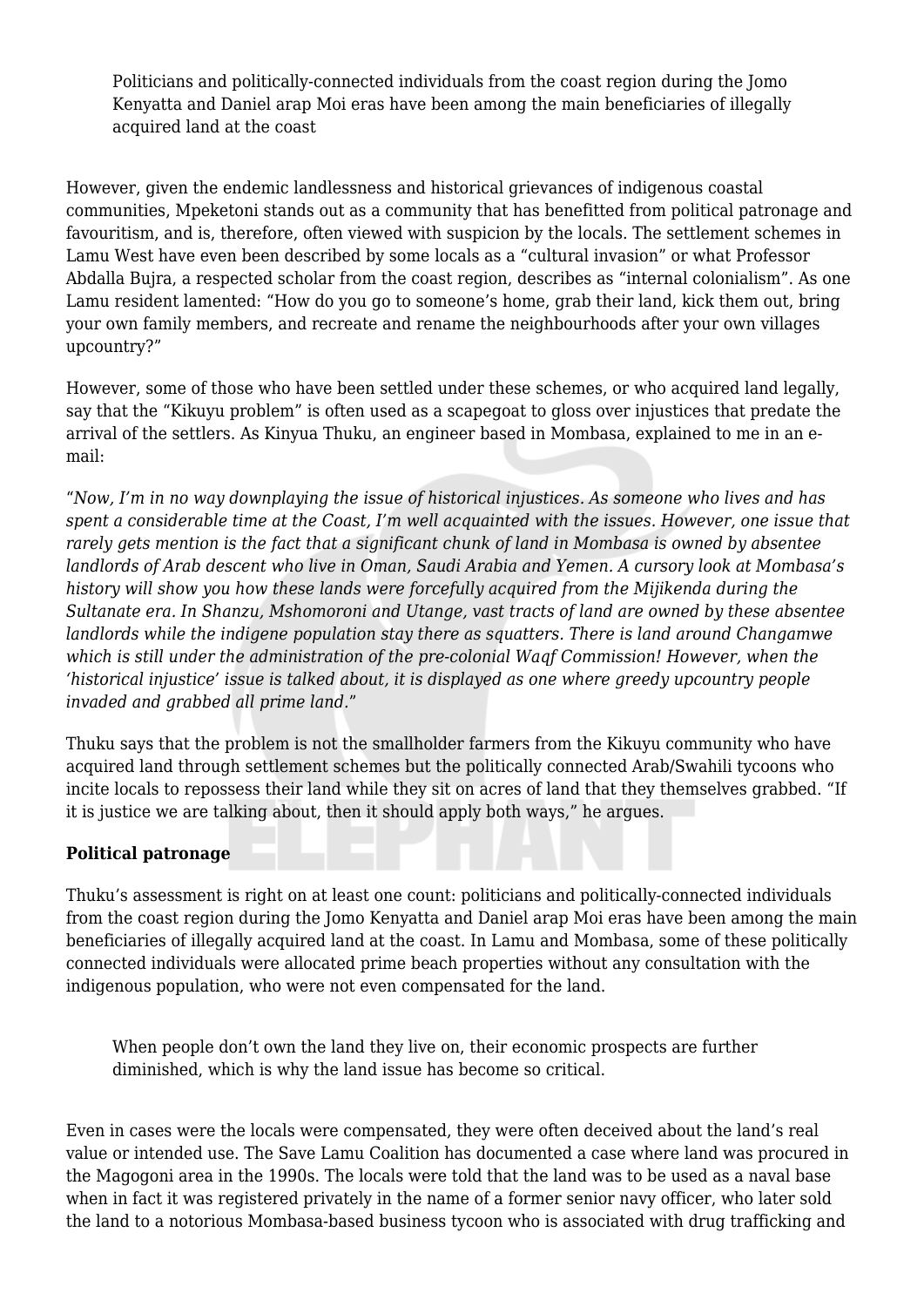other criminal activities.

During the Daniel arap Moi era, Kanu politicians, politically connected business tycoons and senior civil servants were illegally allocated land in and around Mombasa. When the extent of the land grabs in Mombasa were revealed by the Ndung'u Land Commission, there were demands for the illegally acquired land to be returned to the government. As a result of these demands, the Kanulinked businessman Rashid Sajjad returned 18 plots of land worth Sh.1.6 billion to what was then known as the Mombasa Municipal Council. However, these plots are just a drop in the ocean of an estimated 400 properties, including government houses, road reserves, cemeteries and public beach plots, that have been stolen from the public.

Some might argue that beach property that has been grabbed and then used to build hotels and resorts boosts tourism in the region, and therefore contributes to the local economy. However, it is worth noting that few of these hotels are owned by locals – most are owned by foreigners or multinational chains. Further, it is estimated that between 40 and 70 per cent of tourism revenue generated does not stay in the region or even in the country because of package tours where payments for airlines and hotels are made abroad.

Tourism in the region is also seasonal and does not provide a steady source of income to the local population; in the low tourism season, or whenever there is a slump, as happened in the recent past after a series of Al Shabaab terrorist attacks, entire households and communities suffer and poverty levels escalate. When people don't own the land they live on, their economic prospects are further diminished, which is why the land issue has become so critical. Unemployment in the region is also made worse by the fact that the local economy has not been sufficiently diversified beyond tourism.

Moreover, while tourism is often cited as the economic lifeline of the coastal region, it has also been blamed for eroding the locals' culture and for introducing vices such as sex tourism, drug trafficking, heroin addiction and prostitution. Malindi, a favourite destination of Italian holidaymakers, has become notorious for being the site of child sexual exploitation, so much so that some local NGOs, with the Italian government's support, even started a campaign some years ago to stop foreign tourists from engaging in sex with children. The vice had become so alarming that many beach hotels in Mombasa and other coastal resorts began putting up signs warning tourists not to engage in paedophilia.

While tourism is often cited as the economic lifeline of the coastal region, it has also been blamed for eroding the locals' culture and for introducing vices such as sex tourism, drug trafficking, heroin addiction and prostitution

Beach property was not the only land that was grabbed; agricultural land was also illegally or fraudulently acquired. According to the TJRC report, at independence many communities in Taita-Taveta settled on land that they believed to be public land in the hope that that the government would officially resettle them. This did not happen; on the contrary government officials and senior civil servants loyal to the government of Jomo Kenyatta were allocated the land. In 1972, the Kenyatta family itself, in partnership with the Greek Criticos family, acquired thousands of acres of land in Taveta to establish a sisal plantation, which rendered the indigenous population homeless once again. Over time, the Criticos family has sold off a substantial part of its land to the government at concessionary rates so that the government could settle the squatters. However, this has not materialised so far.

In 2016, President Uhuru Kenyatta, in a rare gesture of generosity, handed over 2,000 acres of his